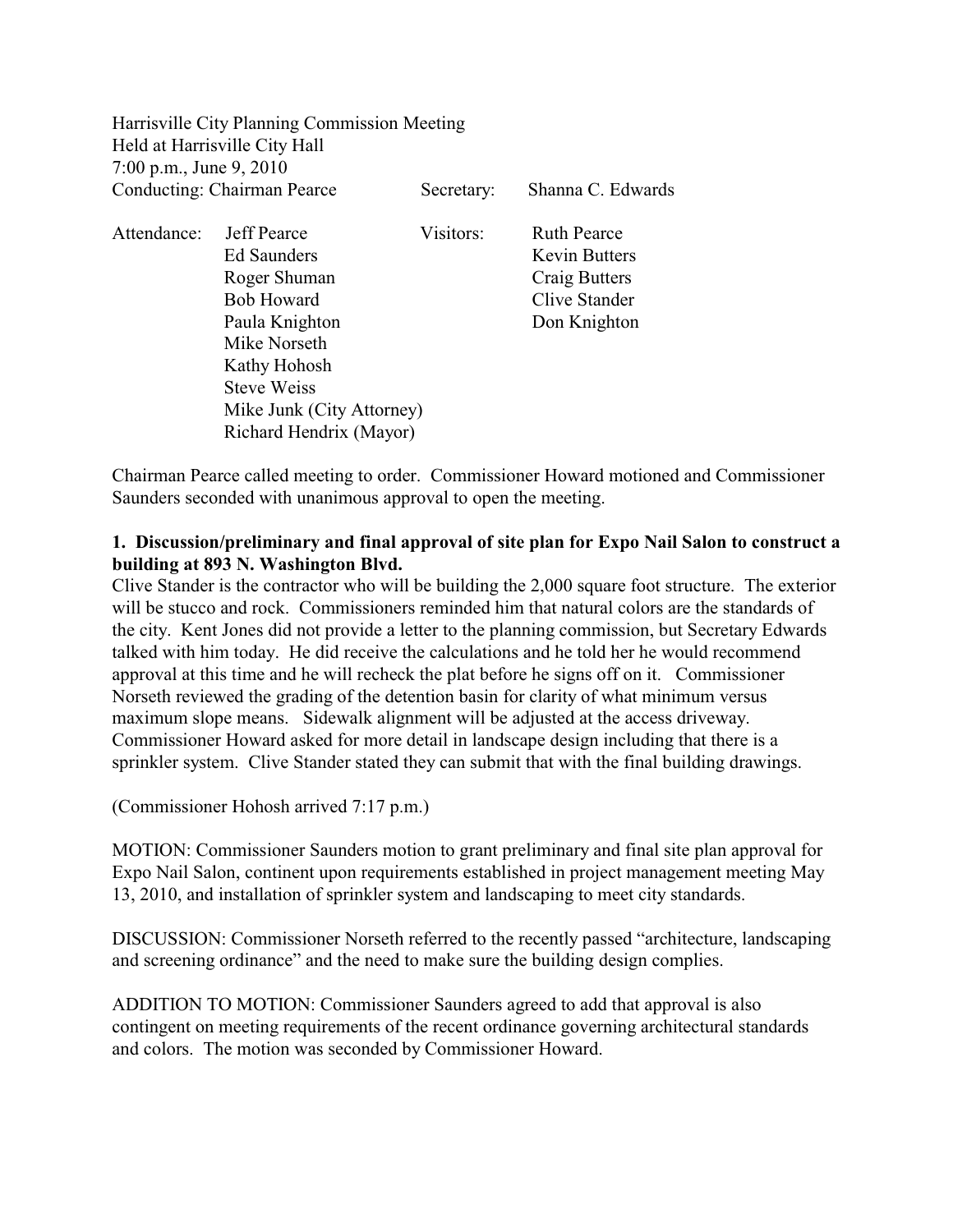DISCUSSION: Commissioner Shuman stated that the planning commission has the responsibility to determine of the exterior of the building meets the requirements. Clive Stander went to his vehicle and returned with the building elevation plans for commissioners to review. They were satisfied with the drawings and the builder stated that he will inform the owner of the requirement that building colors be natural earth tones.

## VOTE ON THE MOTION: Unanimous

## **2. Discussion/approval of a permitted use application for emission testing business in an existing building on SPS property 722 North Larsen Lane.**

Kevin Butters explained that the existing building is not on the same property tax ID number as the SPS building. The majority of the building is located on an adjacent property at 122 North Larsen Lane-not 722- Larsen Lane. The building front is on the SPS property and the rest of the building is on property at 122 North Larsen Lane. The emission testing business will be wholesale only. SPS will take one vehicle at a time from SPS to this building where it will be tested for emissions and taken back to SPS, so there will only be one car at a time in the building. It will be a subsidiary of SPS. The owner will be an employee of SPS acting as an independent contractor and will get paid by the piece instead of hourly. SPS will not actually own the business, there are three owners who are also employees of SPS. The business license will be filed as a dba of SPS. The business name is CJR Emissions, initials of the three employee owners. SPS will keep a portion of the fee charged for testing to compensate for use of the building space and equipment. The rear of the building is owned by Butters Properties and the front by Klassy SPS Properties. The building sits on the property line. The only access to the building is off of the SPS property but the bay is on the Butters Properties. They will only use one small bay in the rear of the building. Kevin Butters stated that they may bring some cars over from Jiffy Lube to test as well, but it will be strictly wholesale. No public will be in the building. Since it is on a separate parcel, they thought they may need to apply for a separate business license. Paula asked what the building is currently used for and Kevin Butters stated it is being used for repair. It has been used by SPS and/or the Butters family for storage. Commissioner Norseth stated that he agrees with the concept, but he is confused about the whole situation. Kevin Butters responded that CJR is leasing from Butters, and will only be doing business with SPS and possibly another business, not any business with the public. Commissioners explained that it does not eliminate the planning commission's responsibility to insure access, adequate parking, and other site plan issues that have not been provided for their review. Commissioners have a responsibility to assure this is an appropriate use and that the site meets certain requirements. Commissioner Shuman said if it is a separate, new business entity, it is necessary to have a separate site plan for this business. Commissioners agreed that the aerial photo provided is not adequate for a site plan. Kevin Butters questioned the necessity for a more detailed plan because the customer for the business will be SPS. He said the front ten feet of the building is already on SPS property. Commissioner Knighton stated that the commission wants to see a site plan provided for use of that building as a business, and CJR Emissions should provide a letter from SPS giving permission to cross over the SPS property to their business. Kevin Butters asked what type of site plan commissioners are looking for; they brought what was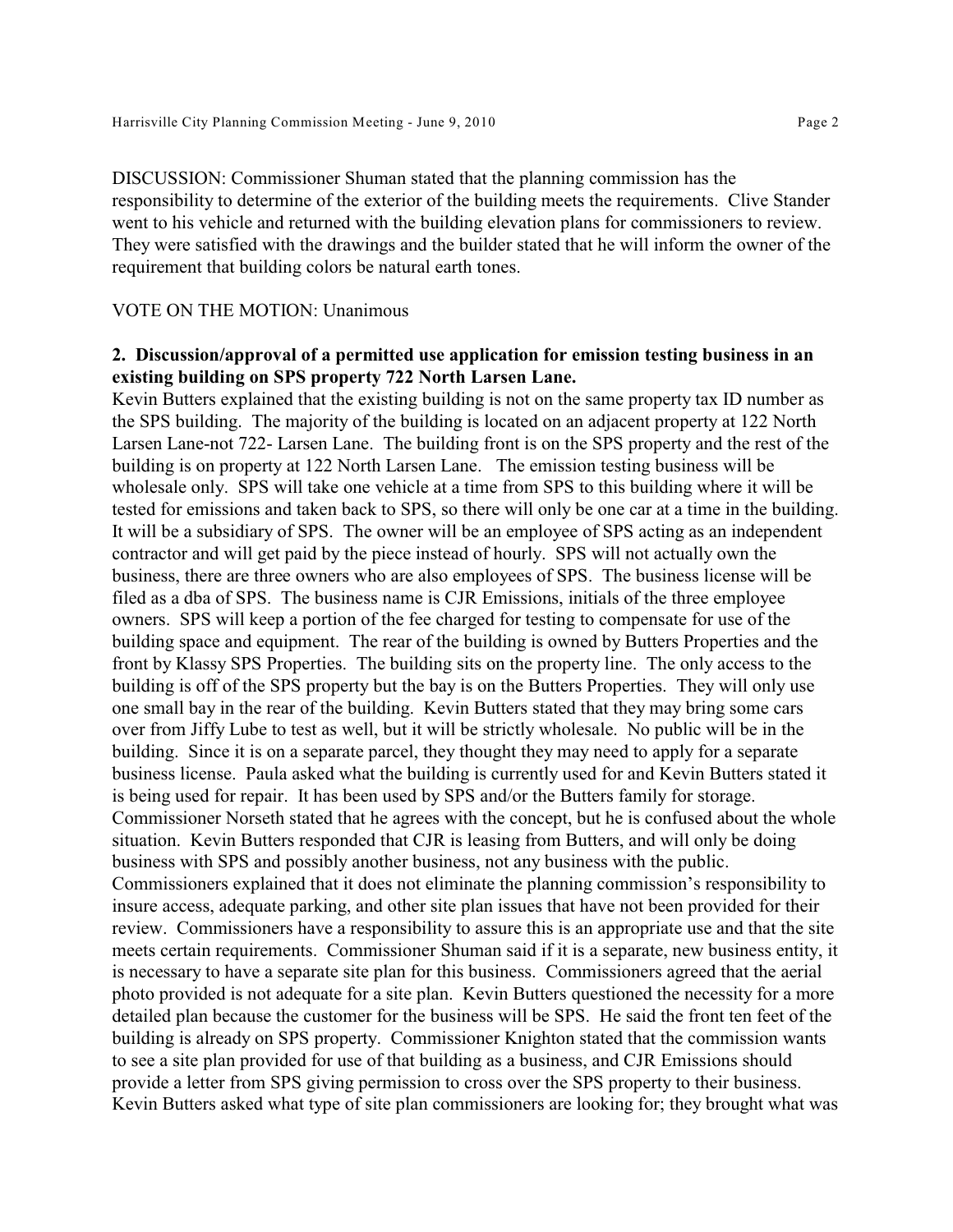asked for from the project management meeting. Commissioners stated they want a site plan like was presented with the first item on the agenda for the nail salon. It should include access, parking, existing pavement, etc. Kevin Butters stated that they have provided an engineered site plan in the past and nothing is going to change. He brought out that he sits on a planning commission in Washington Terrace and they use the same staff resource as Harrisville, and it is not necessary to have detailed a site plan for an existing building. If the building is existing, why do they need a drawing when nothing has changed from the drawing they already furnished? Commissioners agreed that they want to see a site plan for this building that addresses access, parking and how they are going to do business. Kevin and Craig Butters left the meeting.

#### *(Kevin and Craig Butters left the meeting)*

DISCUSSION: Chairman Pearce invited City Attorney, Mike Junk, to respond. He said commissioners acted appropriately. Butters said that this is a new business. He said it is a part of SPS but not part of SPS. If it is a new business in that building as they indicated, clearly the planning commission needs to make sure the new use complies with the ordinance, and in order to do that, a real site plan is needed. Kevin Butters indicated that they provided what was asked for at project management meeting, but at that meeting Kent Jones asked them to provide a site plan. They need to show how patrons access this property, not just tell us. They need to show how it will comply with parking and other ordinances. When Butters shows this with a site plan, then commissioners can make a decision. When asking for a changed use of the building, he needs to show how it will comply. Commissioner Weiss questioned ventilation of the building for emission testing. Mike Junk said that commissioners represent the city and the citizens and they need to make sure it is in compliance with the ordinances and that business is conducted in a safe and reasonable manner. Mayor Hendrix recalled that Kevin Butters stated they are only using one bay of the building. Will the building be sectioned off with petitions to create the bay? Who actually owns the business? Should CJR Emission owners be the ones actually applying? Commissioner Knighton stated that if it is a change of use for that building, the facility may need to be updated to the current standards in order to meet the ordinances currently in effect. Chairman Pearce stated that if they are doing emissions for Jiffy Lube, then would it be wholesale or a public use because they have a customer?

MOTION: Commissioner Norseth motioned to table permitted use approval for the requested emission testing business in an existing building on SPS property until adequate information is provided by the applicant in order for the planning commission to make a sound decision. The motion was seconded by Commissioner Hohosh. Voting was unanimous.

DISCUSSION: Mike Junk stated that he is not aware of anywhere in the ordinance that states a new business in an existing building does not need a site plan. The planning commission wants a site plan that complies the ordinance which is consistent with what would be expected for any applicant. Commissioner Shuman stated that the building sits on two different lot numbers and could be considered a nonconforming building because property line goes down through the middle of the building so it does not exist on its own lot. Mike Junk said it was not to be used as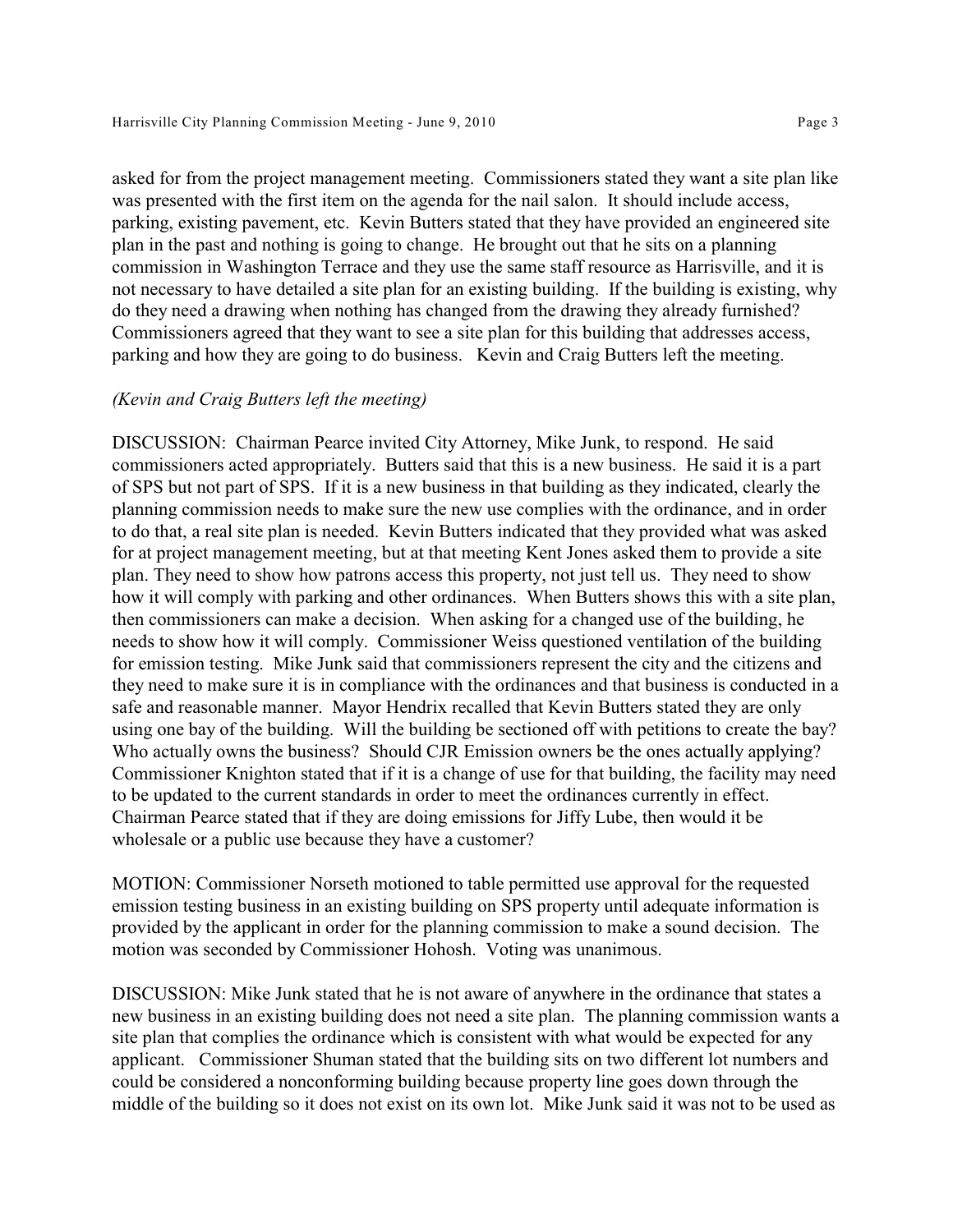a business when it was built, it was constructed as a replacement for an existing barn. He said that by their own admission they have already been doing some work there. He is leery of them expanding their use all the time. Mayor Hendrix stated that what the Butters needs to bring in is a measurable scaled drawing showing the existing building including the new use, showing relationship with other buildings, parking lot access for that use, and what the building will look like for the new business bay, address ventilation, and how the business will be accessed. Commissioner Norseth said that the building inspector needs to make sure it meets requirements for ventilation, firewall and other requirements related to the building. He said that the planning commission is not qualified to pass judgement on those things, but they may want to know if it complies with those requirements before they approve it. Commissioner Saunders stated that the city does not want to make it too tough for Butters, they have a desire to be in compliance and have a separate business license. He agreed that the commission needs to make sure they are consistent with every applicant and that the ordinance is met every time.

## *(Commissioner Knighton left the meeting - 827 p.m.*)

Mike Junk summarized the paved parking issue with SPS. He said that at this point, the city has asked them to come into compliance with the ordinance by June 20, but the city may provide the option to discuss this or bring them into compliance through a written plan or deferment agreement. If they do not respond timely, the city will have to decide what needs to be done to bring them into compliance.

## **3. Discuss/recommend an amendment to the Land Use Ordinance Chapter 11.08 to clarify the number of animals allowed for family food production and include bees.**

Commissioners reviewed the formula that provides points according to property size to determine what animals are allowable on the property. Commissioner Howard said he has a problem allowing animals in some residential zones at all. Commissioner Saunders stated that he thought the ordinance looked good.

MOTION: Commissioner Saunders motioned to recommend an amendment to the Land Use Ordinance Chapter 11.08 to clarify the number of animals allowed for family food production and include bees. The motion was seconded by Commissioner Hohosh. Commissioners Saunders, Hohosh, Norseth, Weiss, Howard, Saunders and Chairman Pearce, voted in favor.

## **4. Approval of Minutes of meeting held May 12, 2010.**

MOTION : Commissioner Norseth motioned and Commissioner Weiss seconded to approve minutes of the planning commission meeting held May 12, 2010. The motion passed with a unanimous vote of commissioners present.

## **5. Public Comments.**

Roger Shuman questioned site plan compliance of the Sean Hart property and mentioned the portable signs out on the street and unsightly outside storage. He mentioned Interpace Storage has signs advertising outside storage and he does not remember the original approval including